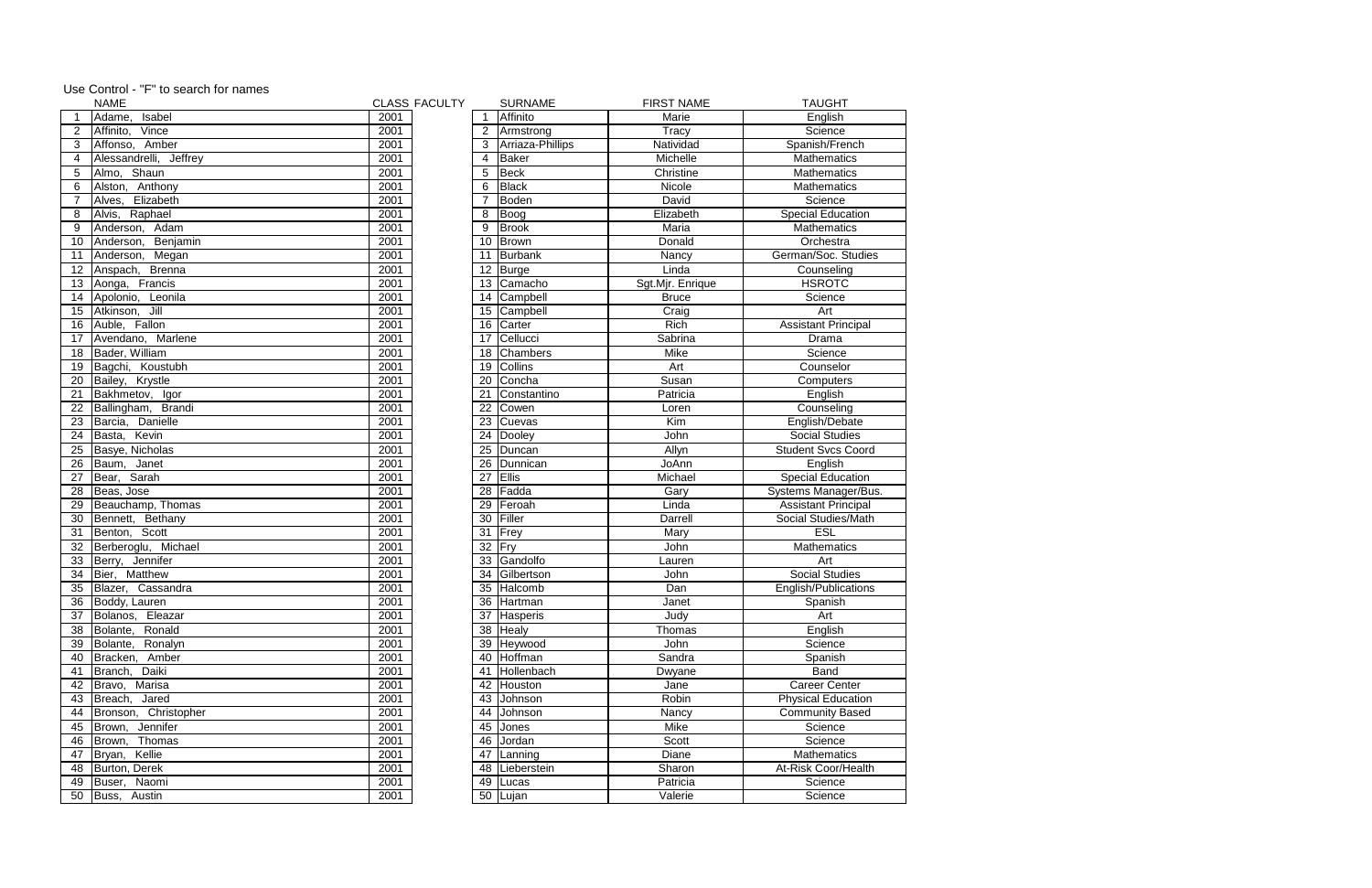|                        | 51 Callahan, Ryan             | 2001         |    | 51 Lysdal                 | Sandie                | <b>Special Education</b>                   |
|------------------------|-------------------------------|--------------|----|---------------------------|-----------------------|--------------------------------------------|
| 52                     | Calvo, Luis                   | 2001         |    | 52 MacKay                 | Matt                  | Alt Ed./Business                           |
| 53                     | Camacho, Christine            | 2001         |    | 53 Malcomson              | Kathy                 | Counseling                                 |
| 54                     | Campbell, Jason               | 2001         |    | 54 Manca                  | Donna                 | French/Government                          |
| 55                     | Cantrell, Dustin              | 2001         |    | 55 Martin-Martinez        | Olivia                | English                                    |
| 56                     | Carrillo, Maria               | 2001         |    | 56 McFall                 | Traci                 | <b>Special Education</b>                   |
| 57                     | Catterson, Matthew            | 2001         |    | 57 Meinert                | <b>Mike</b>           | Science                                    |
| 58                     | Chang, Alan                   | 2001         |    | 58 Meschery               | Tom                   | English                                    |
| 59                     | Chapman, Jeffrey              | 2001         |    | 59 Messina                | Maria                 | Choir                                      |
| 60                     | Cheung, Wai Kei               | 2001         |    | 60 Morgan                 | Lynn                  | Mathematics                                |
| 61                     | Chheth, Bunhak                | 2001         |    | 61 Morris                 | Lynda                 | Library                                    |
| 62                     | Ching, Jason                  | 2001         |    | 62 Opperman               | Terry                 | Counseling                                 |
| 63                     | Chmelovsky, Michael           | 2001         |    | 63 Padgett                | Pete                  | Physical Ed./Driver's Ed                   |
| 64                     | Choley, Michael               | 2001         |    | 64 Penaluna               | Bill                  | Driver's Ed/Ath Director                   |
| 65                     | Christiansen, Trelese         | 2001         |    | 65 Quinlan                | Diana                 | <b>Business</b>                            |
| 66                     | Churchfield, Michael          | 2001         |    | 66 Retterer               | Cathy                 | <b>Social Studies</b>                      |
| 67                     | Class, Brita                  | 2001         |    | 67 Richter                | Paul                  | <b>Assistant Principal</b>                 |
| 68                     | Clay, Jason                   | 2001         |    | 68 Rillon                 | Sgt.Mjr.(Ret.) Ronald | <b>HSROTC</b>                              |
| 69                     | Cody, Spencer                 | 2001         |    | 69 Ripley                 | Darren                | Mathematics                                |
| $\overline{70}$        | Cole, Kevin                   | 2001         |    | 70 Roberts                | William               | Principal                                  |
| 71                     | Collins, Brandon              | 2001         | 71 | Roix                      | Douglas               | <b>Industrial Arts</b>                     |
| $\overline{72}$        | Conelea, Christine            | 2001         |    | 72 Ross                   | David                 | <b>Social Studies</b>                      |
| 73                     | Corder, Daniel                | 2001         |    | 73 Rothe                  | <b>Brian</b>          | P.E./Alt Ed.                               |
| 74                     | Correa Escobar, Gabriela      | 2001         | 74 | Salter                    | R. Jay                | English                                    |
| 75                     | Cortez, Joseph                | 2001         |    | 75 Schnabel               | Lt.Col. (Ret.) J.D.   | <b>HSROTC</b>                              |
| 76                     | Cubero, Andrea                | 2001         |    | 76 Schouweiler            | Peter                 | <b>World History</b>                       |
| 77                     | Cubero, Jorge                 | 2001         | 77 | See                       | Sharon                | English                                    |
| $\overline{78}$        | Cummings, Darrick             | 2001         | 78 | Sera                      | Natalie               | ESL/Japanese                               |
| 79                     | Curtis, Keisha                | 2001         | 79 | Slagle                    | Mike                  | Science                                    |
| 80                     | Dannan, Katie<br>Davis, Erica | 2001         |    | 80 Spalka                 | Monica                | P.E./Health                                |
| 81<br>82               | Kristen<br>Davis,             | 2001<br>2001 |    | 81 Stamps<br>82 Stoughton | Craig<br>Julie        | <b>Special Education</b><br>Science/Alt/Ed |
| 83                     | Sean<br>Davis,                | 2001         |    | 83 Suarez                 | Jennifer              | Spanish                                    |
| $\overline{84}$        | Dehls, Tonnie                 | 2001         |    | 84 Sullivan               | Gary                  | <b>Social Studies</b>                      |
| $\overline{\text{85}}$ | Denenberg, Mariya             | 2001         |    | 85 Sullivan               | Pam                   | <b>Social Studies</b>                      |
|                        | 86 Denison, Natalie           | 2001         |    | 86 Tomac                  | Jeff                  | Counselor                                  |
|                        | 87   Dennis, Kristy           | 2001         |    | 87 Tripp                  | Carol                 | English                                    |
| 88                     | Devaltd, Jonathan             | 2001         |    | 88 Upton                  | Ron                   | Spanish                                    |
| 89                     | Diaz, Adelaida                | 2001         |    | $\overline{89}$ Utter     | Anne Marie            | English                                    |
| 90                     | Dornan, Christopher           | 2001         |    | 90 Vasconcelos            | Judy                  | English                                    |
| 91                     | Dougherty, Camille            | 2001         |    | 91 Vinci                  | Carl                  | <b>Community Based</b>                     |
| 92                     | Drake, Timothy                | 2001         |    | 92 Walkiewicz             | Keri                  | Mathematics                                |
| 93                     | Durkin, Gennifer              | 2001         |    | 93 Weldon                 | Connie                | Home Economics                             |
| 94                     | Eisenberg, Paula              | 2001         |    | 94 Wells                  | Christopher           | <b>Special Education</b>                   |
| 95                     | Elcano, Brian                 | 2001         |    | 95 Wendt                  | Carol                 | Mathematics                                |
| 96                     | Erbs, Marie                   | 2001         |    | 96 Whiteley               | Barbara               | English                                    |
| 97                     | Ernst, Barron                 | 2001         |    | 97 Worthen                | Bill                  | Science                                    |
| 98                     | Etcheverry, Mina              | 2001         |    | 98 Worthen                | <b>Bryon</b>          | Mathematics                                |
| 99                     | Evans, Joseph                 | 2001         |    | 99 Wycoff                 | Mary                  | <b>Social Studies</b>                      |
| $\sim$                 |                               |              |    |                           |                       |                                            |

| 51              | Callahan, Ryan                    | 2001              |
|-----------------|-----------------------------------|-------------------|
| $\overline{52}$ | Calvo, Luis                       | 2001              |
| $\overline{53}$ | Camacho, Christine                | 2001              |
| 54              | Campbell, Jason                   | 2001              |
| 55              | Cantrell, Dustin                  | 2001              |
| $\overline{56}$ | Carrillo, Maria                   | 2001              |
| 57              | Catterson, Matthew                | $\overline{20}01$ |
| 58              | Chang, Alan                       | 2001              |
| $\overline{59}$ | Chapman, Jeffrey                  | 2001              |
| 60              | Cheung, Wai Kei                   | 2001              |
| 61              | Chheth, Bunhak                    | 2001              |
| 62              | Ching, Jason                      | 2001              |
| 63              | Chmelovsky, Michael               | 2001              |
| 64              | Choley, Michael                   | 2001              |
| 65              | Christiansen, Trelese             | 2001              |
| 66              | Churchfield, Michael              | 2001              |
| 67              | Class, Brita                      | 2001              |
| 68              | Clay, Jason                       | 2001              |
| 69              | Cody, Spencer                     | 2001              |
| $70^{\circ}$    | Cole, Kevin                       | 2001              |
| 71              | Collins, Brandon                  | 2001              |
| $\overline{72}$ | Conelea, Christine                | 2001              |
| $\overline{73}$ | Corder, Daniel                    | 2001              |
| 74              | Correa Escobar, Gabriela          | 2001              |
| 75              | Cortez, Joseph                    | 2001              |
| 76              | Cubero, Andrea                    | 2001              |
| 77              | Cubero, Jorge                     | 2001              |
| 78              | Cummings, Darrick                 | 2001              |
| 79              | Curtis, Keisha                    | 2001              |
| 80              | Dannan, Katie                     | 2001              |
| 81              | Davis, Erica                      | 2001              |
| 82              | Davis, Kristen                    | 2001              |
| 83              | Davis, Sean                       | 2001              |
| $84-$           | Dehls, Tonnie                     | 2001              |
|                 | 85 Denenberg, Mariya              | 2001              |
| 86              | Denison, Natalie                  | 2001              |
|                 | 87 Dennis, Kristy                 | 2001              |
| 88              | Devaltd, Jonathan                 | 2001              |
| 89              | Diaz, Adelaida                    | 2001              |
| 90              | Dornan, Christopher               | 2001              |
| 91              | Dougherty, Camille                | 2001              |
| 92              | Drake, Timothy<br>Gennifer        | 2001              |
| 93              | Durkin,                           | 2001<br>2001      |
| 94              | Eisenberg, Paula                  | 2001              |
| 95<br>96        | Elcano, Brian<br>Erbs, Marie      | 2001              |
| 97              | Ernst, Barron                     | 2001              |
| 98              |                                   | 2001              |
| 99              | Etcheverry, Mina<br>Evans, Joseph | 2001              |
| 100             | Evasovic, Laura                   | 2001              |
| 101             | Eveatt, Jacquelyn                 | 2001              |
| 102             | Eyre, Christine                   | 2001              |
|                 |                                   |                   |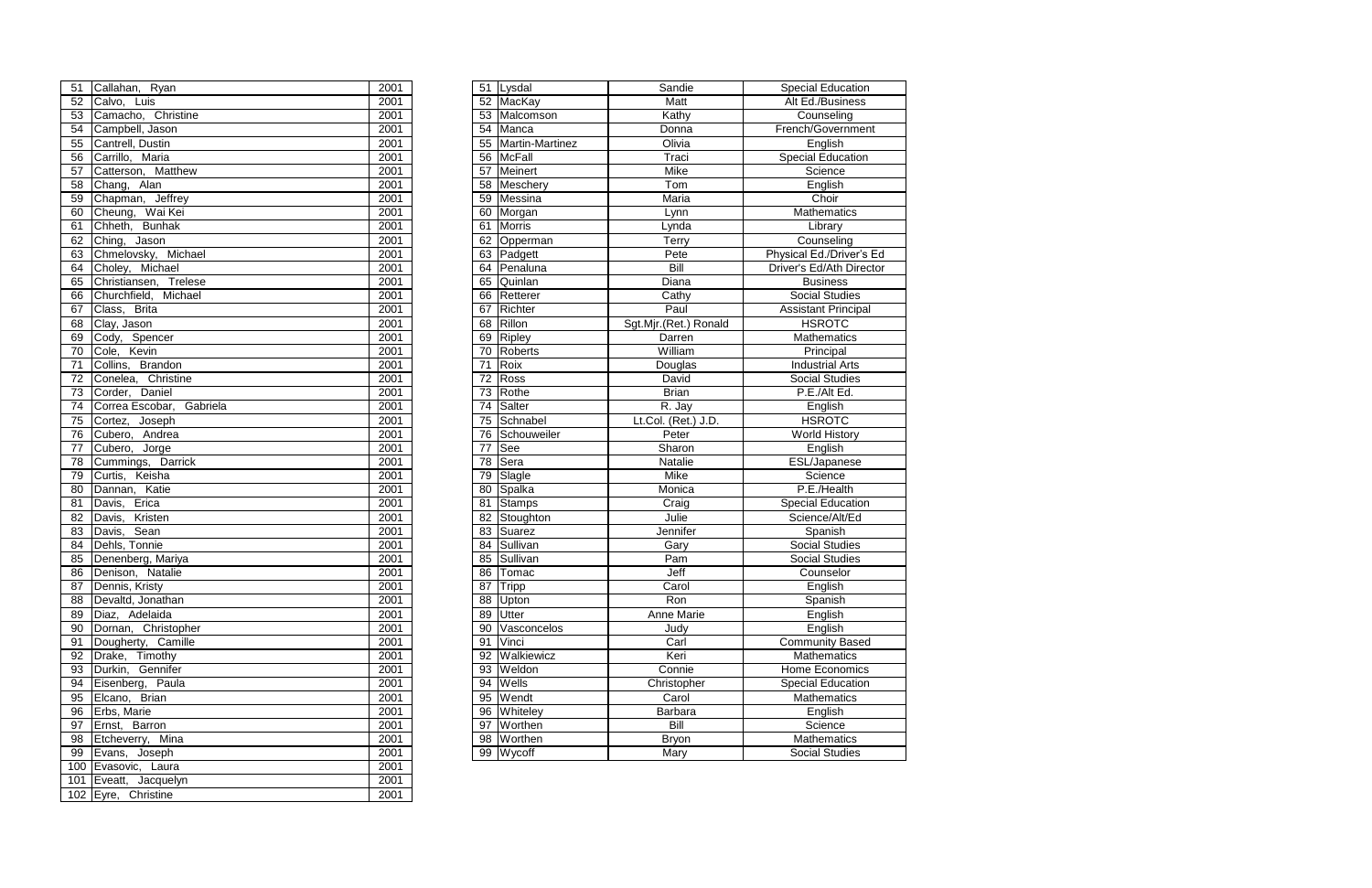|     | 103 Felesina, Nicole                                     | 2001 |
|-----|----------------------------------------------------------|------|
|     | 104 Fernandez, John                                      | 2001 |
|     | 105 Ferrari, Jennifer                                    | 2001 |
| 106 | Ferris, Jennifer                                         | 2001 |
|     | 107 Fiddler, Ashleigh                                    | 2001 |
|     | 108 Flood, Jessica                                       | 2001 |
|     | 109 Foley, Patrick                                       | 2001 |
|     | 110 Forsberg, Logan                                      | 2001 |
|     | 111 Forstner, Stephan                                    | 2001 |
|     | 112 Fox, Brian                                           | 2001 |
|     | 113 France, Bryan                                        | 2001 |
|     | 114 Francovich, Marisa                                   | 2001 |
|     | 115 Frank, Daniel                                        | 2001 |
|     | 116 Frank, Tara                                          | 2001 |
|     | 117 Fuetsch, John                                        | 2001 |
| 118 |                                                          | 2001 |
| 119 |                                                          | 2001 |
| 120 | Gabbart, Katherine<br>Gallaher, Jasmine<br>Gamble, David | 2001 |
| 121 | Gamboa, Alexander                                        | 2001 |
| 122 | Gant, Adam                                               | 2001 |
| 123 | Garcia, Adrian                                           | 2001 |
| 124 | Gardner, Gregory                                         | 2001 |
| 125 | Garlock, Brian                                           | 2001 |
|     | 126 Gates, Brennen                                       | 2001 |
| 127 | Gerbus, Mitchell                                         | 2001 |
| 128 | Gill, Weston                                             | 2001 |
|     | 129 Glenn, Kelly                                         | 2001 |
| 130 | Glodowski, David                                         | 2001 |
| 131 | Glogovac, Kelley                                         | 2001 |
| 132 | Gomez, Daian                                             | 2001 |
| 133 | Gonzalez, Corinna                                        | 2001 |
| 134 | Gonzalez, Jose                                           | 2001 |
| 135 | Graciano, Rayna                                          | 2001 |
|     | 136 Graettinger, Alison                                  | 2001 |
| 137 | Graham, Marie                                            | 2001 |
| 138 | Granata, Angelo                                          | 2001 |
| 139 | Granata, Justin                                          | 2001 |
| 140 | Grasso, Christopher                                      | 2001 |
| 141 | Green, Rebecca                                           | 2001 |
| 142 | Greene, Tiffany                                          | 2001 |
| 143 | Gregory, Tyler                                           | 2001 |
| 144 | Griffith, Maegen                                         | 2001 |
| 145 | Gurbalow, Tashaa                                         | 2001 |
|     | 146 Hallock, Christopher                                 | 2001 |
| 147 | Hankins, Nicole                                          | 2001 |
| 148 | Harlow, Adam                                             | 2001 |
| 149 | Harris, Hilary                                           | 2001 |
| 150 | Hatjakes, Zachary                                        | 2001 |
| 151 | Heath, Michael                                           | 2001 |
| 152 | Heinen, Margaret                                         | 2001 |
| 153 | Helmreich, Nick                                          | 2001 |
| 154 | Herndon, Thomas                                          | 2001 |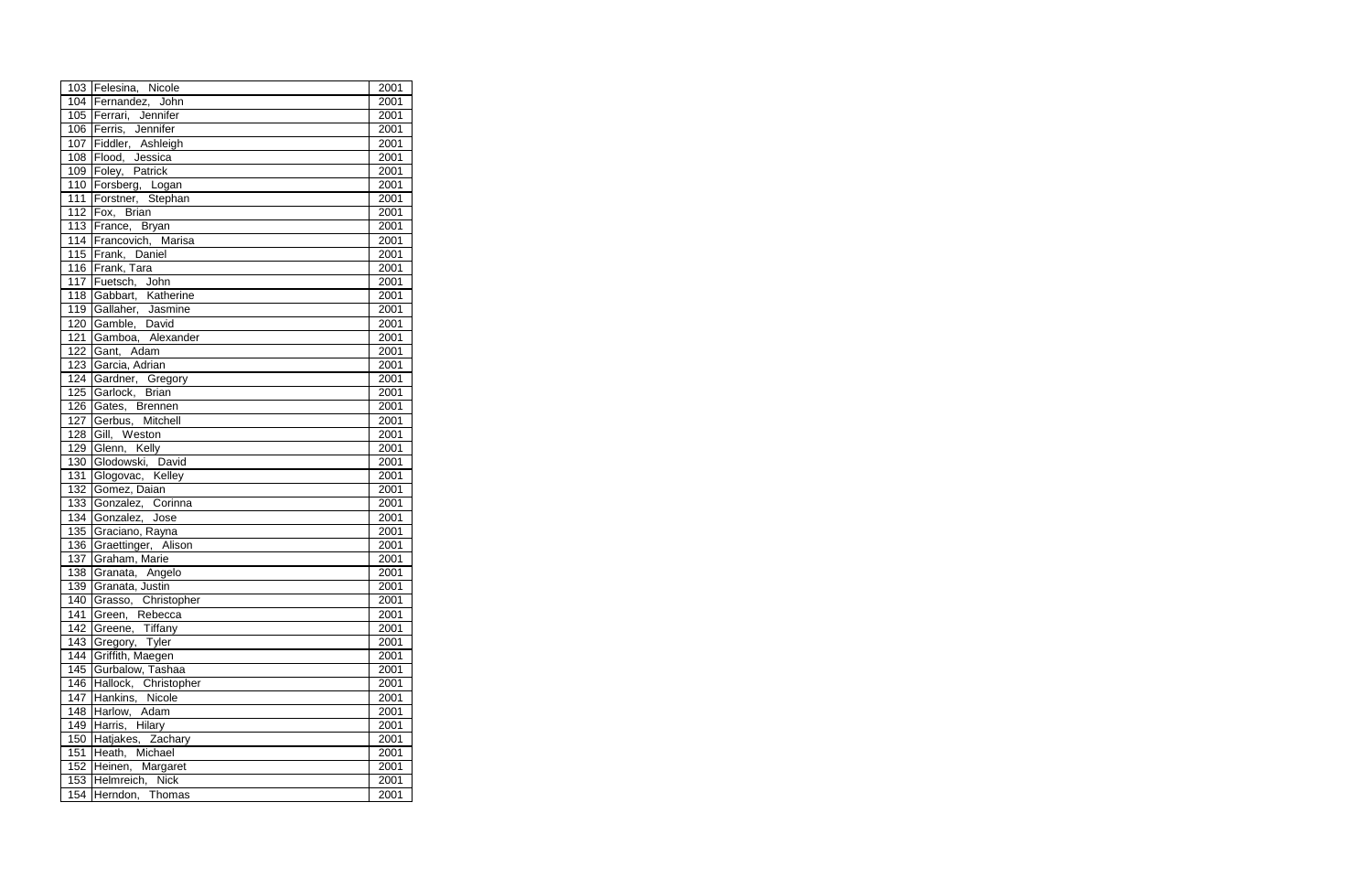|            | 155 Herzik, Kyle               | 2001         |
|------------|--------------------------------|--------------|
|            | 156 Higgins, Crystal           | 2001         |
|            | 157 Hoffman, Elizabeth         | 2001         |
|            | 158 Hoffmann, Alexandra        | 2001         |
|            | 159 Holguin, Dominic           | 2001         |
|            | 160 Horsley, Julie             | 2001         |
|            | 161 Howe, Adam                 | 2001         |
|            | 162 Howells, Janice            | 2001         |
|            | 163 Hudson, Ryan               | 2001         |
|            | 164 Hulsey, Cameron            | 2001         |
|            | 165 Hutchens, Jaclyn           | 2001         |
|            | 166 Hyett, Mitchell            | 2001         |
|            | 167 Idler, Rory                | 2001         |
|            | 168 Ingvoldstad, Lucas         | 2001         |
| 169        | Jackson, Brian                 | 2001         |
|            | 170 Jacobson, Johanna          | 2001         |
| 171        | Jenkins, Carey                 | 2001         |
| 172        | Jiang, Hongda                  | 2001         |
| 173        | Jiroch, Stephanie              | 2001         |
|            | 174 Johnson, Macy              | 2001         |
|            | 175 Johnson, Riley             | 2001         |
|            | 176 Johnson, William           | 2001         |
| 177        | Johnson, Yale                  | 2001         |
|            | 178 Johnson-Meilstrup, Allison | 2001         |
|            | 179 Judge, Amanda              | 2001         |
|            | 180 Kahraman, Suzan            | 2001         |
| 181        | Karlin, Brien                  | 2001         |
|            | 182 Khan, Asowadur             | 2001         |
|            | 183 Kilburn, Candice           | 2001         |
|            | 184 Kilburn, Lindsay           | 2001         |
| 185        | Kimberly, Paul                 | 2001         |
| 186        | Kivi, Joshua                   | 2001         |
| 187        | Klein Ikkink, Cornelia         | 2001         |
| 188        | Klein, Amanda<br>Klose, Emily  | 2001         |
| 189        |                                | 2001         |
| 190        | Knipmeyer, Lara                | 2001         |
| 191        | Koewler, Ryan                  | 2001         |
| 192        | Kozar, Joseph                  | 2001         |
| 193        | Krein, Sheila                  | 2001         |
| 194        | Kumataka,<br>Emi               | 2001         |
|            | 195 $\vert$ Laca,<br>Marie     | 2001         |
|            | 196 Lalaind, Angela            | 2001         |
| 197        | Lamberts, Remy                 | 2001         |
| 198        | Lamprecht, Katrin              | 2001         |
| 199        | Landa, David                   | 2001         |
| 200        | Langton, Nicholas              | 2001         |
| 201        | Lawton, John                   | 2001         |
| 202        | Lazzarone, Regina              | 2001         |
| 203<br>204 | Learner, Bryan                 | 2001<br>2001 |
|            | Lemay, Lorie                   | 2001         |
| 205        | Lewis, Cody                    |              |
| 206        | Lewis, Nancy                   | 2001         |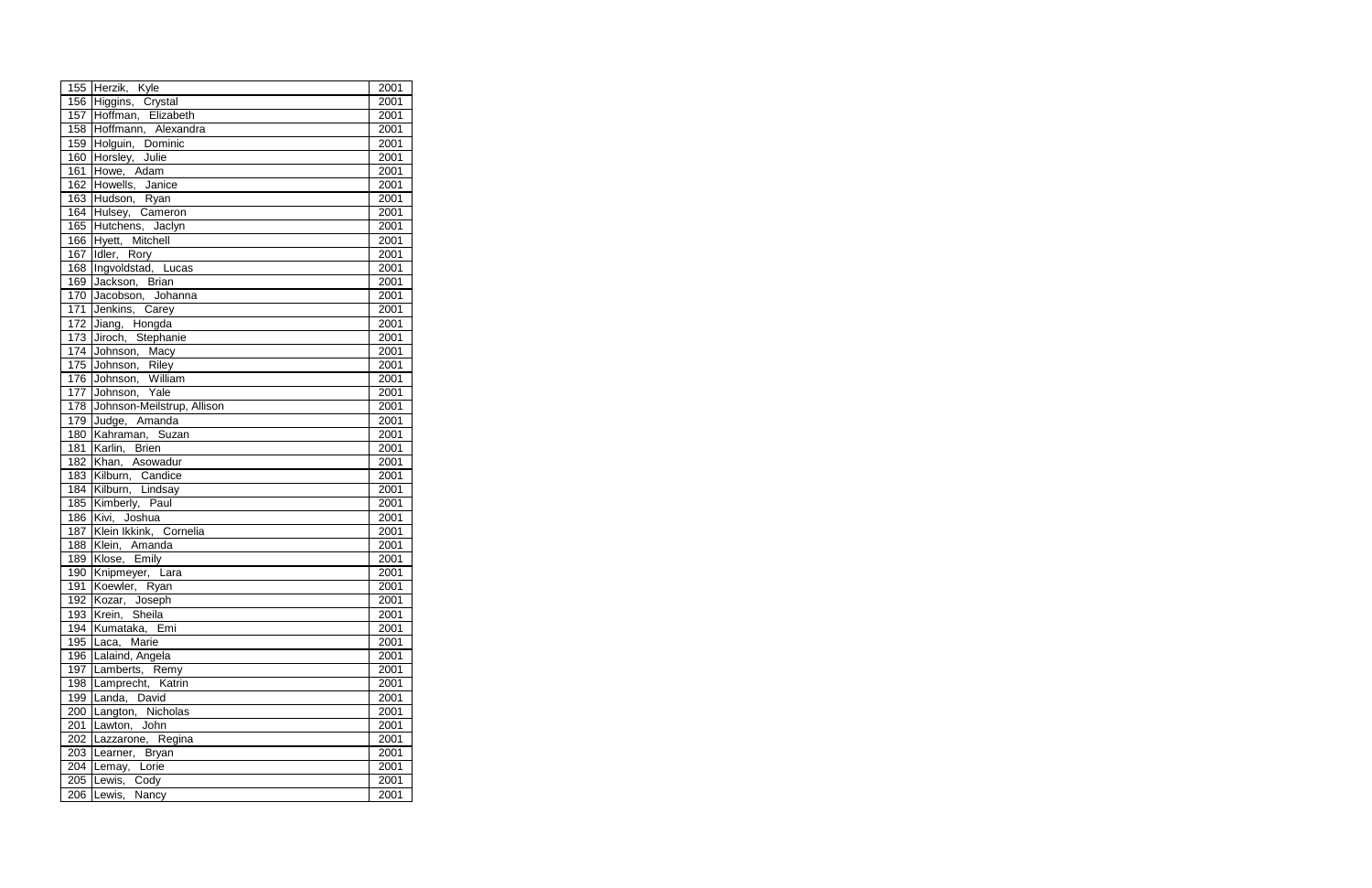|                  | 207 Limprecht, Kathleen              | 2001 |
|------------------|--------------------------------------|------|
|                  | 208 Lopez, Michael                   | 2001 |
|                  | 209 Lord, Luke                       | 2001 |
|                  | 210 Lubbe, Erin                      | 2001 |
|                  | 211 Luck, Robert                     | 2001 |
|                  | 212 Lumpkin, Jessica                 | 2001 |
|                  | 213 Lundquist, Timothy               | 2001 |
|                  | 214 MacPherson, Kaleana              | 2001 |
| 215              | Magers, Eric Frank                   | 2001 |
|                  | 216 Majano, Victor                   | 2001 |
|                  | 217 Maldonado-Mayen, Mayra           | 2001 |
| 218              | Malone, Michael                      | 2001 |
| 219              | Malquist, Michael                    | 2001 |
| $\overline{220}$ | Mancia, Tyrone                       | 2001 |
| 221              | Manus, Julie                         | 2001 |
| $\overline{222}$ | Marazita, Anthony                    | 2001 |
| 223              | Marko, Vincent                       | 2001 |
| $\overline{224}$ | Marsh, Tabitha                       | 2001 |
| 225              | Marson, Garrett                      | 2001 |
|                  | 226 Martin, Daniel                   | 2001 |
| $\overline{227}$ | Martin, Heather                      | 2001 |
| 228              | Martin, Joseph                       | 2001 |
| 229              | Martin, Ross                         | 2001 |
| 230              | Matich, Michelle                     | 2001 |
| 231              | Mayoral, Ana                         | 2001 |
| 232              | McCage, Erin                         | 2001 |
| 233              | McCarthy, Shauna                     | 2001 |
| 234              | McConley, Tristan                    | 2001 |
| $\overline{235}$ | McCune, Kate                         | 2001 |
| 236              | McElhinney, Alexandra                | 2001 |
| 237              | McFarland, Mitchell                  | 2001 |
| 238              | McHaney, Sean                        | 2001 |
| 239              |                                      | 2001 |
| 240              | McHugh, Melanie<br>McHugh, Shauna    | 2001 |
| 241              | McKay, Denise                        | 2001 |
| $\overline{242}$ | McKinley, Eryn                       | 2001 |
|                  | 243 McManus-Chapman,<br><b>Britt</b> | 2001 |
|                  | 244 Means, Perry                     | 2001 |
|                  | 245 Meniccuci, Anthony               | 2001 |
|                  | 246 Miller, Heidi                    | 2001 |
|                  | 247 Miller, Ishbel                   | 2001 |
|                  | 248 Miller, Kyle                     | 2001 |
|                  | 249 Miller, Tessa                    | 2001 |
|                  | 250 Miller, Michael                  | 2001 |
| 251              | Mills, Charles                       | 2001 |
| 252              | Minetto, Jason                       | 2001 |
| 253              | Miranda, Armando                     | 2001 |
| 254              | Modzik, Daniel                       | 2001 |
| 255              | Molof, Lindsey                       | 2001 |
| 256              | Moore, Hannah                        | 2001 |
| 257              | Moorhead, Andrew                     | 2001 |
| 258              | Morgan, Jayson                       | 2001 |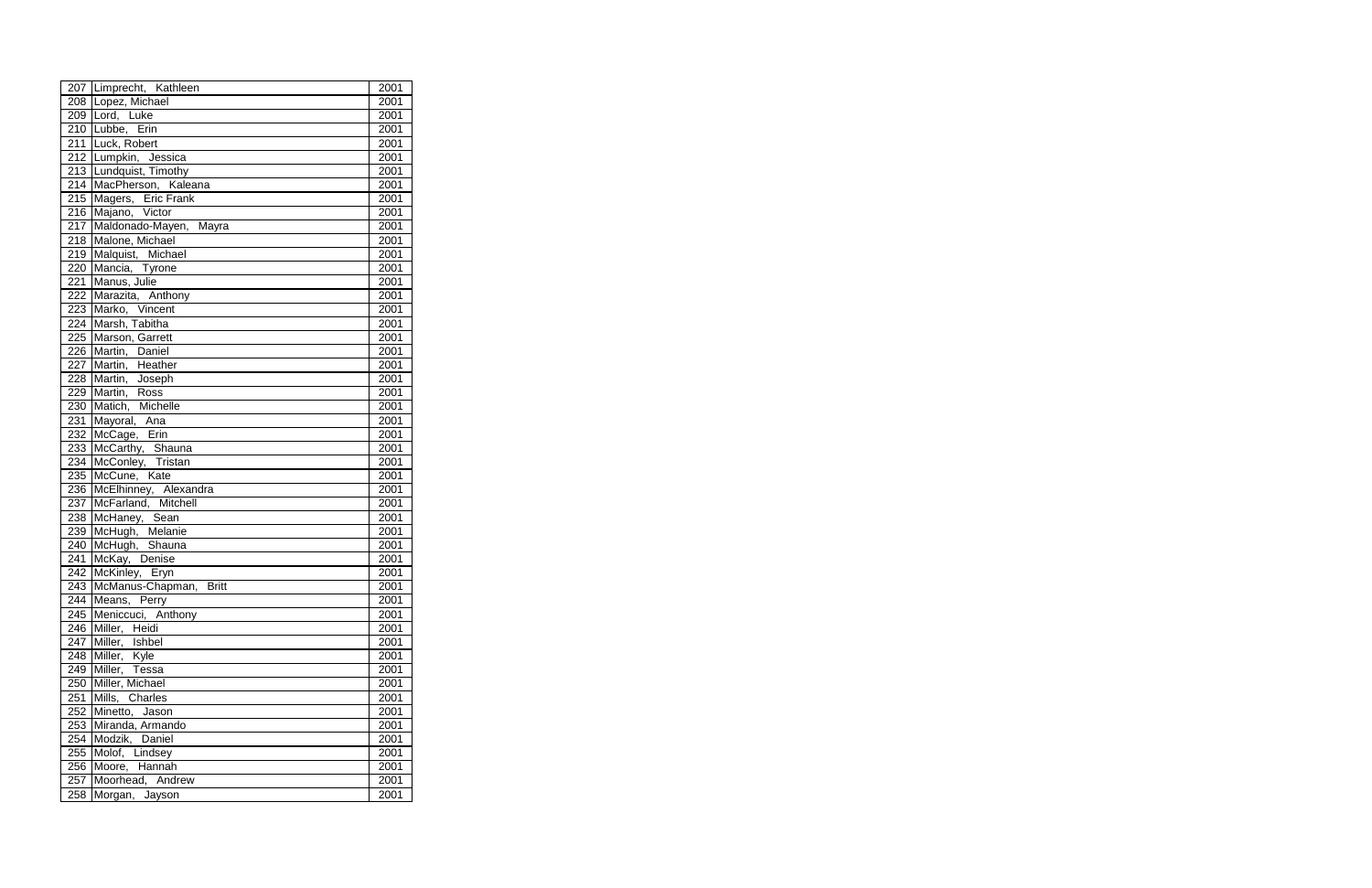|                  | 259 Morgan, Matthew               | 2001              |
|------------------|-----------------------------------|-------------------|
| 260              | Morgan, Sir Henry                 | 2001              |
| 261              | Morris, Scott                     | 2001              |
| 262              | Motarjemi, Milad                  | 2001              |
|                  | 263 Mulvihill, Meghan             | 2001              |
| 264              | Murphy, Morgan                    | 2001              |
| 265              | Murphy, Teresa                    | 2001              |
| 266              | Myers, Heather                    | 2001              |
| 267              | Nakhaee, Roozbeh                  | $\overline{20}01$ |
|                  | 268 Nebeker, Kayla                | 2001              |
| $\overline{269}$ | Nelson, Nicholas                  | 2001              |
| $\overline{270}$ | Noble, Andrew                     | 2001              |
| $\overline{271}$ | Nunn, Megan                       | 2001              |
| $\overline{272}$ | Nussbaum, Rebecca                 | 2001              |
|                  | 273 O'Brien, Michael              | 2001              |
|                  |                                   | 2001              |
|                  | 274 Oian, Li<br>275 Oliaee, Shima | 2001              |
|                  | 276 Oliver, Christiana            | 2001              |
|                  | 277 O'Neill, Faine                | 2001              |
|                  | 278 Orcullo, Lorelyn              | 2001              |
| 279              | O'Reilly, Maurin                  | 2001              |
| 280              | Osterwald, Michael                | 2001              |
| 281              | Osuna, Yvette                     | 2001              |
|                  | 282 Owens, Michael                | 2001              |
| 283              | Pagels, Phillip                   | $\overline{2001}$ |
| 284              | Paletz, Rachel                    | 2001              |
|                  | 285 Palmer, Joleen                | 2001              |
| 286              | Palmquist, Robert                 | 2001              |
| 287              | Panelli, John Paul                | 2001              |
| 288              | Papez, Jonathan                   | 2001              |
| 289              | Parker, Jayna                     | 2001              |
| 290              | Parriot, Jaime                    | 2001              |
| 291              | Parrot, Christopher               | 2001              |
|                  | 292 Patton, Andrea                | 2001              |
|                  | 293 Pearce, Emily                 | 2001              |
|                  | 294 Peeks, Justin                 | 2001              |
|                  | 295 Perez, Maria                  | 2001              |
|                  | 296   Perez, Chrystal             | 2001              |
| 297              | Petty, Amber                      | 2001              |
| 298              | Phifer, Steven                    | 2001              |
| 299              | Pieratt, Aaron                    | 2001              |
| 300              | Pincolini, Kristen                | 2001              |
| 301              | Pisani, Lindsey                   | 2001              |
| 302              | Pope, Allison                     | 2001              |
| 303              | Porto, Alise                      | 2001              |
| 304              | Powers, Daniel                    | 2001              |
| 305              | Li<br>Qian,                       | 2001              |
| 306              | Quain, Kyle                       | 2001              |
| 307              | Rais, Jenna                       | 2001              |
| 308              | Ramos,<br>Peter                   | 2001              |
| 309              | Ramos, Tova                       | 2001              |
| 310              | Rangel,<br>Juana                  | 2001              |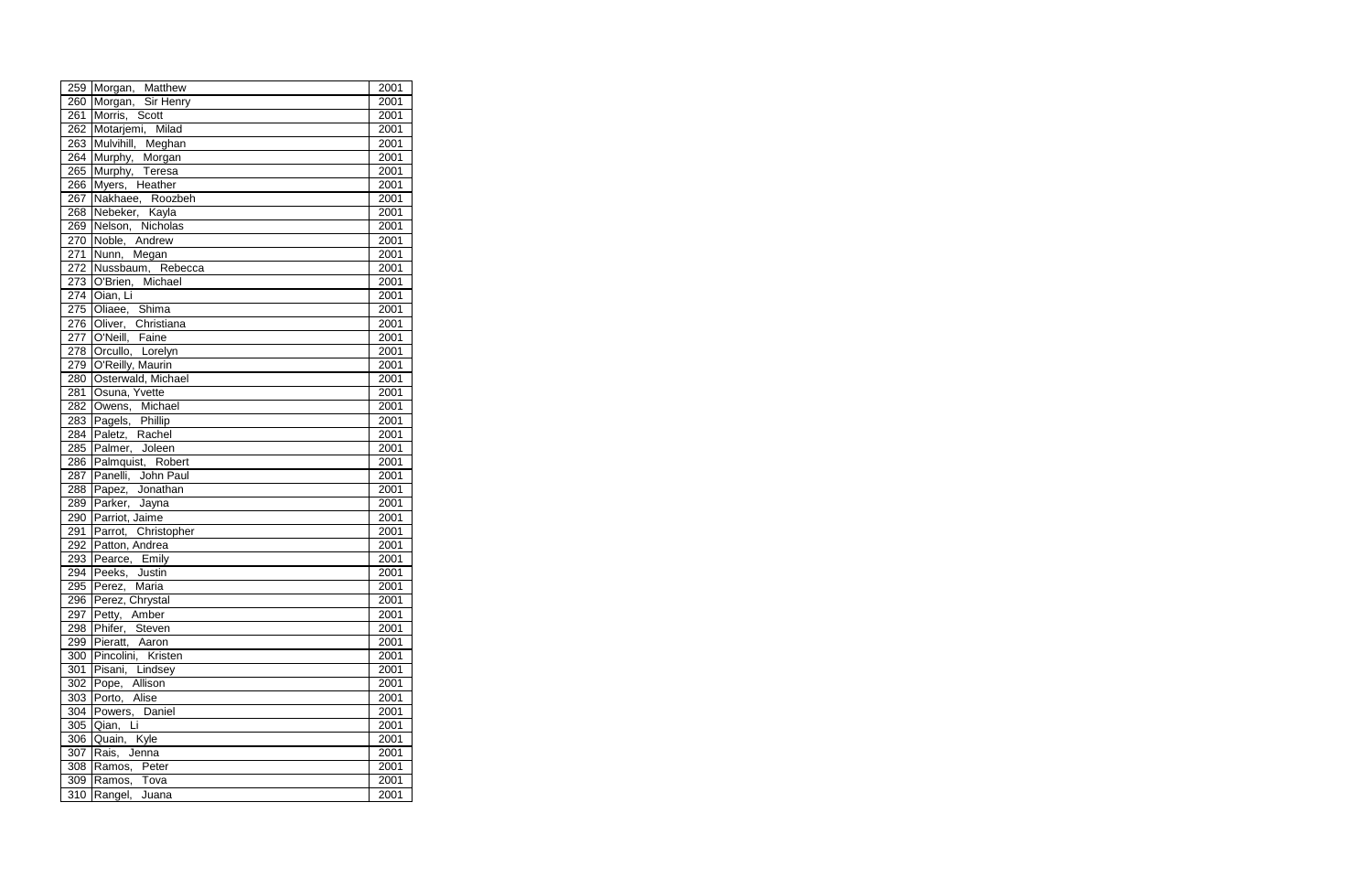|                  | 311 Reader, Cliff               | 2001 |
|------------------|---------------------------------|------|
|                  | 312 Reeser, Lauren              | 2001 |
|                  | 313 Remaklus, Anna              | 2001 |
| 314              | Reno, Sarah                     | 2001 |
| 315              | Reynolds, Erik                  | 2001 |
|                  | 316 Riggins, Nathan             | 2001 |
| 317              | Rillon, Melissa                 | 2001 |
| 318              | Rivera, Phillip                 | 2001 |
|                  | 319 Roach, Andrew               | 2001 |
|                  | 320 Robbins, Kelly              | 2001 |
|                  | 321 Robertson, Gregory          | 2001 |
|                  | 322 Robinson, Emily             | 2001 |
|                  | 323 Rosa, Dominic               | 2001 |
|                  | 324 Rose, Aaron                 | 2001 |
| 325              | Rosenbloom, Nathan              | 2001 |
|                  | 326 Roulias, Sarah              | 2001 |
| $\overline{327}$ |                                 | 2001 |
| 328              | Saenz, Sergio<br>Saiidi, Dustin | 2001 |
| 329              | Salcedo, Jayme                  | 2001 |
| 330              | Sandoval, Kristina              | 2001 |
| 331              | Scafidi, Daniel                 | 2001 |
| 332              | Schaefers, Miriam               | 2001 |
| $\overline{3}33$ | Schroder, Stephen               | 2001 |
| 334              | Schultz, Breanna                | 2001 |
| 335              | Schumacher, Kristen             | 2001 |
| 336              | Sedran, Corinne                 | 2001 |
| 337              | Seegmiller, Lindsay             | 2001 |
| 338              | Senfield, Kathryn               | 2001 |
| 339              | Seselovsky, Karen               | 2001 |
| $\overline{340}$ | Seyler, Matthew                 | 2001 |
| 341              | Shane, Cameron                  | 2001 |
| 342              | Shea, Joseph                    | 2001 |
| 343              | Sherwood, James                 | 2001 |
| 344              | Siler, Stephanie                | 2001 |
| 345              | Sircar, Monica                  | 2001 |
| 346              | Slotnick, Jordan                | 2001 |
| 347              | Smart,<br>Christine             | 2001 |
| 348              | Smith,<br>Jessica               | 2001 |
| 349              | Smith,<br>Joshua                | 2001 |
| 350              | Smith,<br>Katherine             | 2001 |
| 351              | Smith,<br>Kathleen              | 2001 |
| 352              | Smith,<br>Levi                  | 2001 |
| 353              | Smith,<br>Peter                 | 2001 |
| 354              | Smith,<br>William               | 2001 |
| 355              | Smith,<br>Zachary               | 2001 |
| 356              | Snider,<br>Timothy              | 2001 |
| 357              | Sparrow, Breanna                | 2001 |
| 358              | Steffanic, Nathanial            | 2001 |
| 359              | Sterns,<br>Timothy              | 2001 |
| 360              | Stewart,<br>Jenna               | 2001 |
| 361              | Streeper, Joshua                | 2001 |
| 362              | Jacqueline<br>Stuart,           | 2001 |